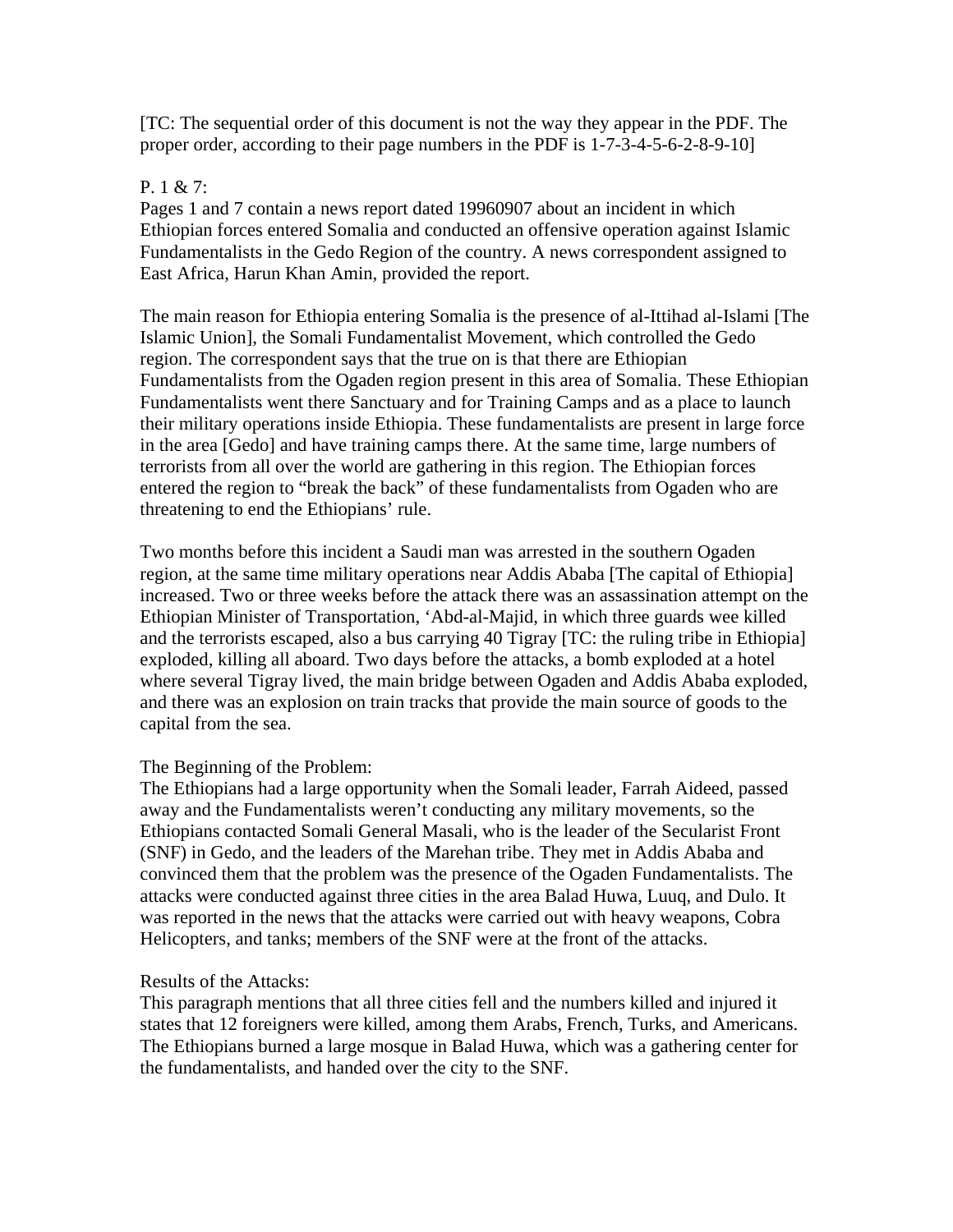The Fundamentalists position on the attacks:

The leader of the local [Somali] Fundamentalists is Muhammad Hajj Yusuf.

The attacks were a shock to most of the commanders of the local fundamentalists. The deputy officer Mu'alim Mahmud went to Mombassa, Kenya two days before, and after the attacks he moved to Nairobi where he met with the officers there. They wrote a letter to Humanitarian Organizations denouncing the attacks by the Ethiopians.

The Ogaden Fundamentalists vowed to continue their military operations inside Ethiopia and one Ogaden Fundamentalist sent a fax to the Ethiopian Embassy threatening to kill them.

The Somali Factions; the new leader of Somalia, Hussein Aideed; and the other leader of Somalia, 'Ali Mahdi, denounced the attacks.

#### The position of nearby countries:

Kenya denounced the attacks and claimed that some of the explosions affected lands within the Kenyan borders, killing one Kenyan soldier. Kenya began conducting surveillance on all Somalis living in Kenya. The Ethiopian embassy in Kenya issued a memo containing the names of 100 members of the Ittihad al-Islam and the telephones of all Islamic organizations in Kenya are under surveillance.

Djibouti did not issue any denouncement of the attacks and did not want to comment about them.

#### Conclusion:

The region remains in turmoil because the Ethiopians are still conducting attacks against the Ogaden Fundamentalists inside Somalia and the fundamentalists are still conducting operations within Ethiopian cities. Another major offensive is expected and the Ethiopians will probably use Somali tribes to help. They already distributed some 600 weapons to the Marihan tribe, but after distributing them, some of the people ran off with the weapons.

#### P. 3 & 4:

Pages 3 and 4 contain a news report about the incidences in the Lower Jubba region during the Ethiopian attacks on Gedo. Shu'ayb al-Salihi, the Monte Carlo Correspondent wrote this report on 19960907.

In Southern Somalia, in the Lower Jubba region, Marghin, the Somali Leader who lives in Kismayyo, moved with more than 50 men from his tribe. He took with him Ahmad Hashi, who is the second successor after Hussein Aideed, and who has influence in Dobla, and is from the al-Muqabil tribe, which is a sept of the Ogaden tribe and whose members live in Batatu [possibly Badhaadhe]. Marghin had announced his plans to move well in advance of the attacks. The first goal of this movement was to unify the largest tribe in Somalia, the Darud, who had controlled the previous government in Somalia. The Darud tribe is divided into three main sects; the Ogaden, the Marihan, and the Mujirtin. The tribe composes the majority of Somali Citizens and the most land. The second goal was to go to Kenya to retrieve some weapons that he had left there 3 or 4 years earlier when Aideed attacked Kismayyo.

One of the tribes along Marghin's way to Kenya was the 'Abdallah tribe who refused to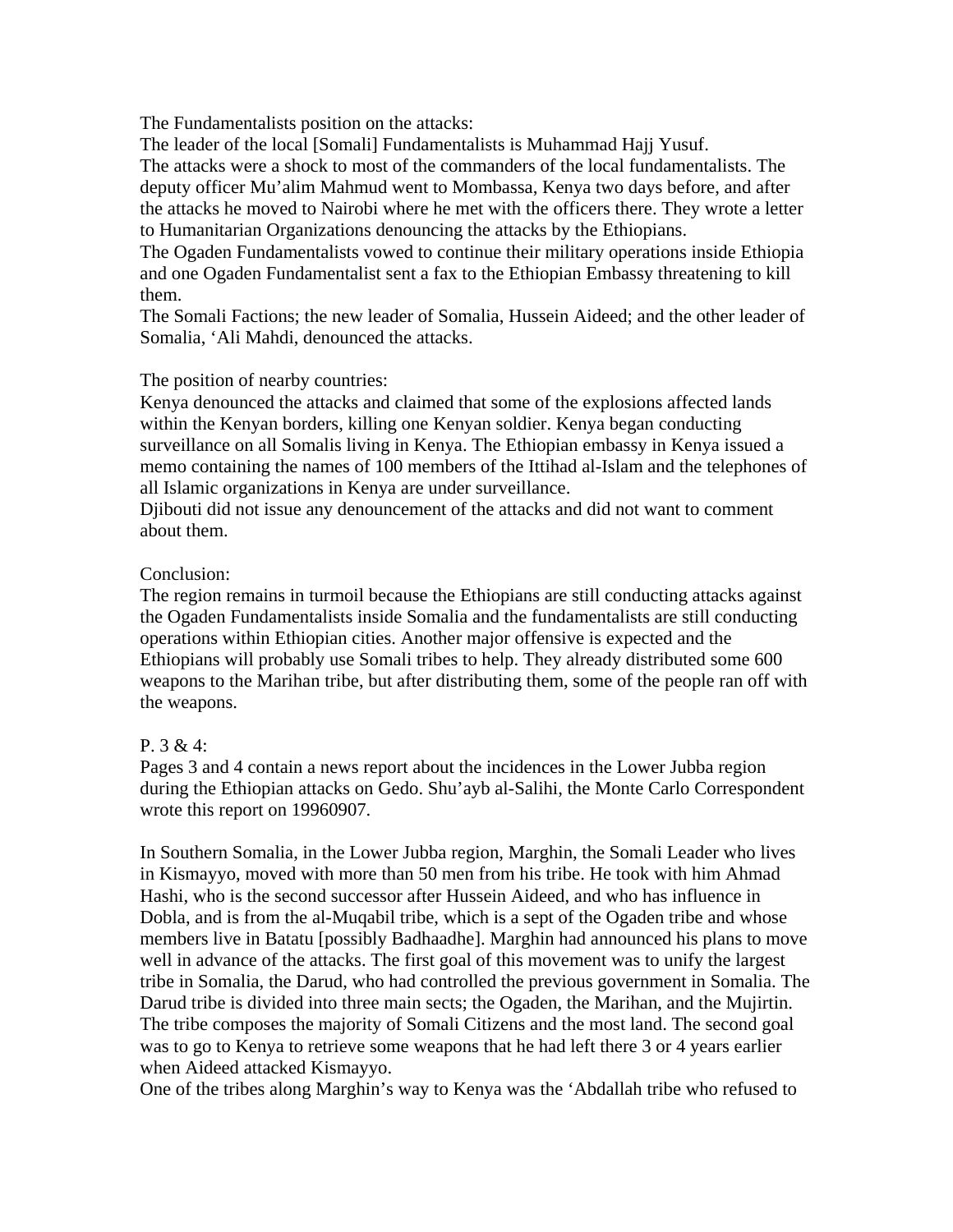let him pass.

Names of persons and tribes mentioned in this section:

The Muqabil tribe in the city of Batatu [Possibly Badhaadhe], Somalia

The 'Abdallah tribe in thee city of Kolbiyo, Kenya

The al-Akhwan tribe [al-Akhwan means the brothers and is possibly referring to the Ittihad al-Islam] in the city of Kaambooni, Somalia

General Mahmud, the former Kenyan Defense Minister and a member of the 'Abdallah tribe

Sheikh al-Tayyib, general officer of the Ogaden movement and from the 'Abdallah tribe Sheikh 'Abd al-Salam, head of the Ogaden movement

Sheikh Hasan Turki, deputy general officer of the Ogaden movement

'Abd-al-Rahman Husayn [AKA Daybish], the military officer of the Ogaden movement and from the 'Abdallah tribe

Sheikh 'Abd-al-Salam 'Uthman, a former officer of the al-Akhwan in Ogaden and from the Muqabil tribe

Sheikh Hasan Ashqar, the officer for the Akhwan [Brothers] in the lower Jubba area of Somalia

Marghan mentioned that he received half a million dollars from the wife of David Morse [TC: possibly David Morris], the Jew who had been killed by the Akhwan.

## P. 4 & 5:

The end of page 4 and page 5 contain a financial report, written by accountant Mukhtar Husayn Kazim on 19970116. The report is about the costs associated with a pond project. The project includes training agricultural workers and has a budget of \$10,000. The report identifies three training sessions of 60 workers each to take place between August 23 and November 15. It also lists costs for food, medicine, travel by the engineers, repairing a vehicle, seeds for the farm for two seasons, a boat, 50 sheep, and a house for the engineers on the farm.

# P. 6 & 2:

Pages 6 and 2 contain reports written on 19970201.

The first is a news report about the situation in southern Somalia in the Lower Jubbah region; it is written by Shu'ayb al-Salihi. The report says that some of the engineers arrived from the Gulf with some donations and gathered information about the area including taking pictures. It talks about the food that is being delivered by humanitarian organizations and about the presence of al-Akhwan, who have gathered with their families in Kambooni. The fifth section of the report sates that the technical director of the farm was appointed and they received approximately 1500 dirham, of which a large portion was designated for buying agricultural necessities (weapons) and some for repairing a vehicle; however, the workers are new and have not been trained. The end of the report states that the Ethiopians are still striking and that they gave approximately 70 tons of weapons to 'Ali Mahdi, but he turned around and sold them in the markets in the Somali capital city. The time from October 1996 to January 1997 was the worst time for fighting in Mogadishu between the factions of 'Ali Mahdi, Hussein Aideed and Muhammad 'Ali 'Atu.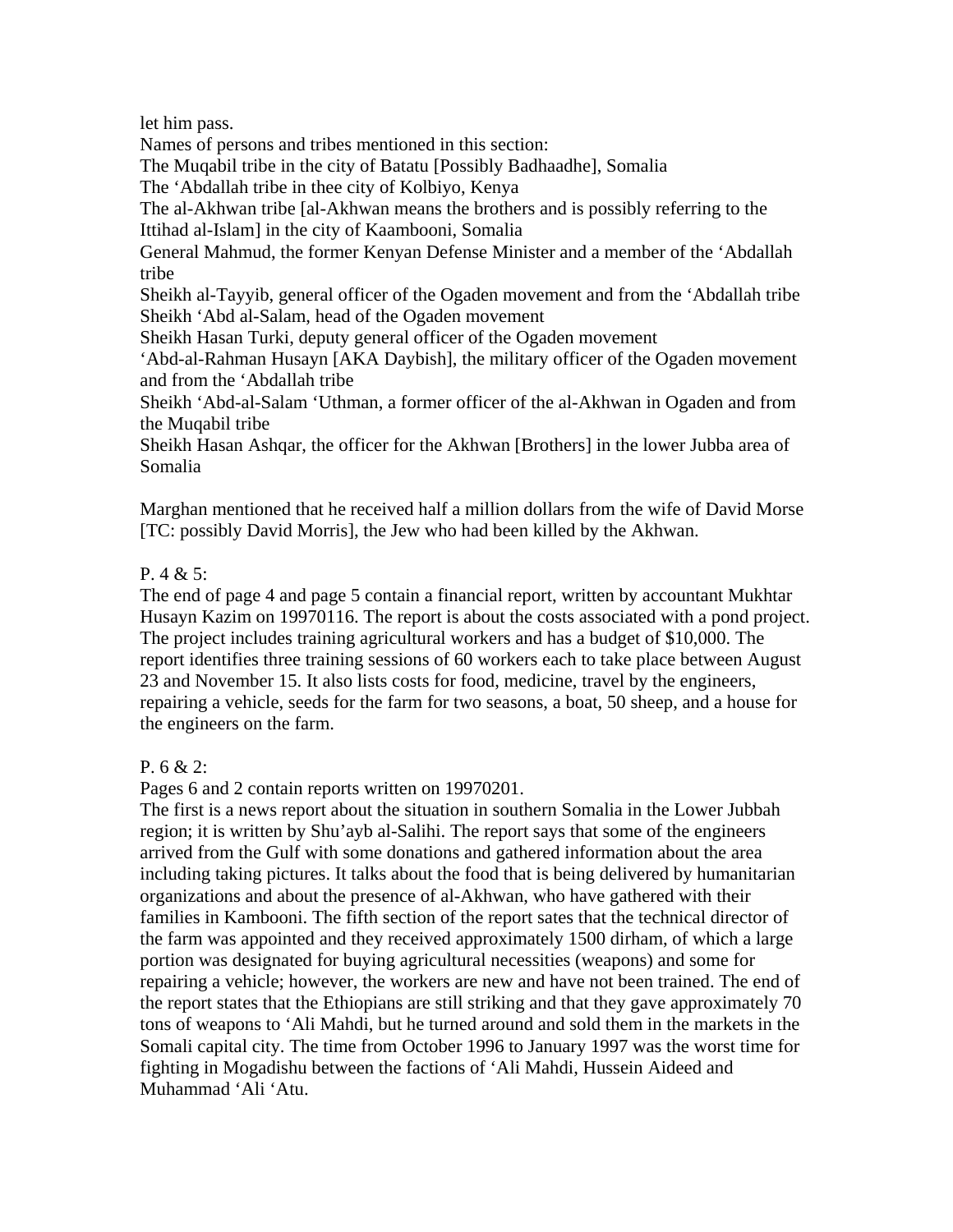The second report from this section is a report about the economic situation of the Fishing Project, written by Nur al-Din al-Bahar, the economic engineer. The report discusses the purchase of boats and refrigerators costing an amount of 82,000 Kenyan Shillings [Approx \$10,000] and not having enough money for a small transport vehicle or to buy material necessities for the engineers. The amount used for buying the necessities for the "plan" was approx \$61,000 and they spent \$2,000 for the capital, but the plan failed, so now they are trying to sell some of the boats and refrigerators to come up with new capital, for a second attempt at the plan.

The third report is written by all of the engineers about their material situation; It states that there are 4 engineers who were chosen to undertake the Fish Project, Khalid Mukhtar, Tawfiq al-Mumbasi, Nur al-Din al-Malindi, and Shu'ayb al-Malindi. The report states that the project cannot cover their financial needs; it can't even pay for a house rental. The report describes the current living situation of each engineer, including two other engineers, 'Abd-al-Sabur and Salih Harun, who work for the "organization".

#### P. 8-10:

Pages 8 through 10 are a report from Salih 'Abd-al-Wahid to Sheikh Abu-Hafs on 19931201. The report states that on 19931128, Salih met with Sheik 'Abdallah Sahl who arranged for him to meet with Sheikh Hasan Tahir. In this meeting they spoke of cooperation between their two groups. Hasan Tahir, Salih 'Abd-al-Wahid, 'Uthman, and Sheikh 'Abdallah Sahl attended the meeting in which they discussed the following points:

- 1- The need specifically to strike the American Forces in Somalia and in general strike the UN Forces in Somalia
- 2- Research a plan for a military operation with the military leaders of the Ittihad. If the Ittihad conducts an operation, "we" [the group that Salih belongs to] will try to gather the Mujahidin sects to work for the Ittihad
- 3- If the Ittihad does not conduct an operation "we" will continue to aid the secularist groups
- 4- "We" are prepared to finance all operations
- 5- The necessity of secrecy because of the poor security situation

Sheikh Hasan states that the time is not right to start conducting Jihad and that they must work against the Americans through political means until it is the right time. He says that right now they have to work on preparing a large force of Islamic fighters and train them to conduct guerilla warfare. Then they will go to the Shura Council to decide the appropriate time to begin.

Salih asks why the Sheikh hasn't begun to have the men trained in the camps that have been open for almost 8 months. Sheikh Hasan replies that the camps are in open areas that are vulnerable to strikes from planes so it was agreed on by Abu-Hafs to close the camps. He says that the Shura council wants the training to be conducted inside houses in Mogadishu, instead of in the camps. The letter closes by discussing the fact that even though Sheikh Hasan has been separated from the Ittihad for two years, he still speaks on their behalf and the young men that Salih's group will be training belong to the Ittihad al